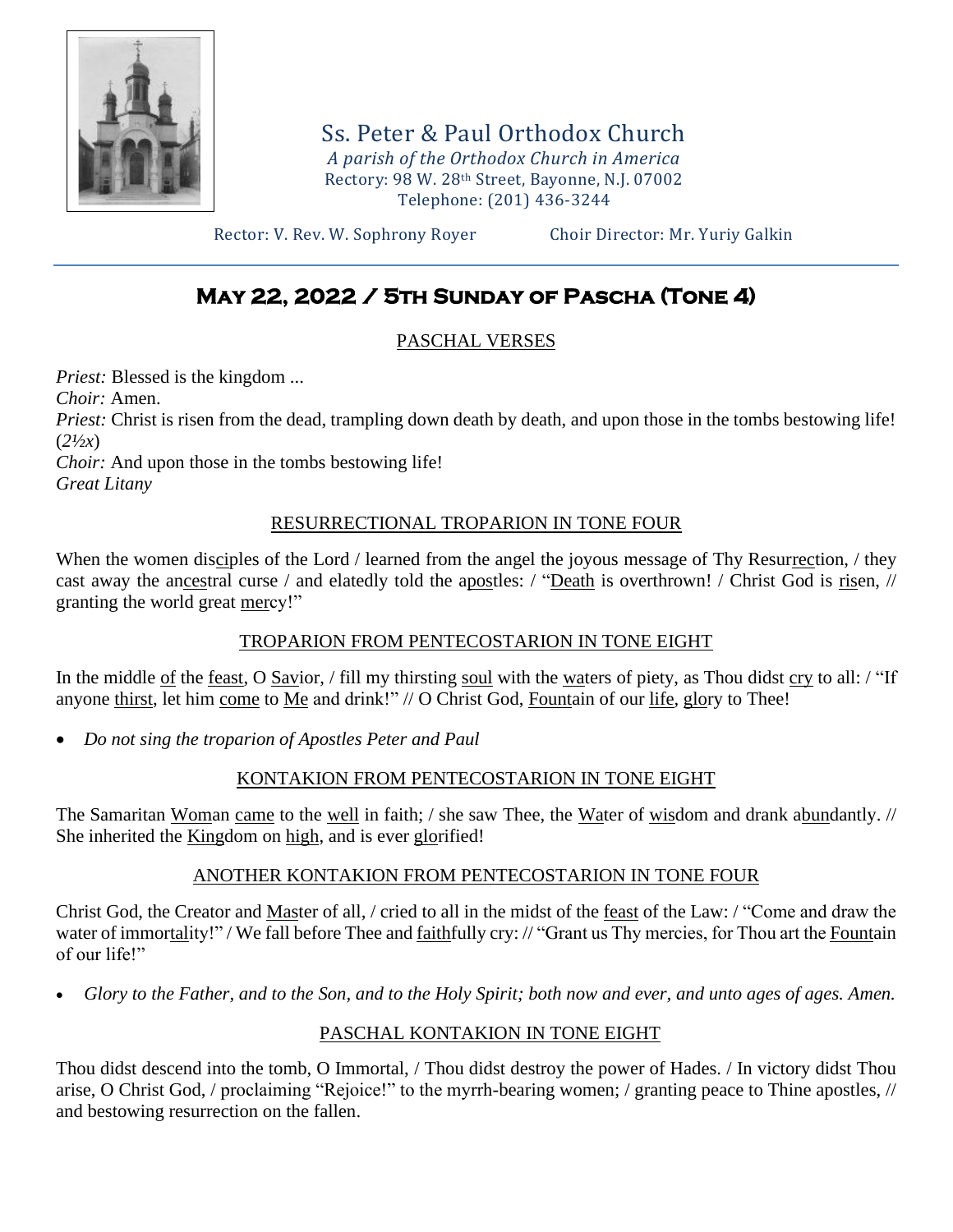#### PROKEIMENON IN TONE THREE

Sing praises to our God, sing praises! Sing praises to our King, sing praises! *v. Clap your hands, all peoples! Shout to God with loud songs of joy!*

#### THE EPISTLE

#### **The Reading from the Acts of the Holy Apostles (11:19-26, 29-30)**

In those days, those who had been scattered by the persecution that arose because of Stephen went as far as Phoenicia, Cyprus, and Antioch, preaching the word to no one but Jews. There were some Cypriots and Cyrenians among them, however, who came to Antioch and began to speak to the Greeks as well, proclaiming the Lord Jesus. The hand of the Lord was with them and a great number who believed turned to the Lord. The news about them reached the ears of the church in Jerusalem, and they sent Barnabas to go to Antioch. When he arrived and saw the grace of God, he rejoiced and encouraged them all to remain faithful to the Lord in firmness of heart, for he was a good man, filled with the holy Spirit and faith. And a large number of people was added to the Lord. Then he went to Tarsus to look for Saul, and when he had found him, he brought him to Antioch. For a whole year they met with the church and taught a large number of people, and it was in Antioch that the disciples were first called Christians. So, the disciples determined that, according to ability, each should send relief to the brothers who lived in Judea. This they did, sending it to the presbyters in care of Barnabas and Saul.

#### ALLELUIA IN TONE FOUR

Alleluia! Alleluia! Alleluia! *v. Go forth, prosper and reign, for the sake of meekness, righteousness and truth! v. For Thou lovest righteousness, and hatest iniquity.*

#### THE GOSPEL

#### **The Reading from the Holy Gospel according to St. John (4:5-42)**

He came to a town of Samaria called Sychar, near the plot of land that Jacob had given to his son Joseph. Jacob's well was there. Jesus, tired from his journey, sat down there at the well. It was about noon. A woman of Samaria came to draw water. Jesus said to her, "Give me a drink." His disciples had gone into the town to buy food. The Samaritan woman said to him, "How can you, a Jew, ask me, a Samaritan woman, for a drink?" (For Jews use nothing in common with Samaritans.) Jesus answered and said to her, "If you knew the gift of God and who is saying to you, 'Give me a drink,' you would have asked him and he would have given you living water." The woman said to him, "Sir, you do not even have a bucket and the well is deep; where then can you get this living water? Are you greater than our father Jacob, who gave us this well and drank from it himself with his children and his flocks?" Jesus answered and said to her, "Everyone who drinks this water will be thirsty again; but whoever drinks the water I shall give will never thirst; the water I shall give will become in him a spring of water welling up to eternal life." The woman said to him, "Sir, give me this water, so that I may not be thirsty or have to keep coming here to draw water." Jesus said to her, "Go call your husband and come back." The woman answered and said to him, "I do not have a husband." Jesus answered her, "You are right in saying, 'I do not have a husband.' For you have had five husbands, and the one you have now is not your husband. What you have said is true." The woman said to him, "Sir, I can see that you are a prophet. Our ancestors worshiped on this mountain; but you people say that the place to worship is in Jerusalem." Jesus said to her, "Believe me, woman, the hour is coming when you will worship the Father neither on this mountain nor in Jerusalem. You people worship what you do not understand; we worship what we understand, because salvation is from the Jews. But the hour is coming, and is now here, when true worshipers will worship the Father in Spirit and truth; and indeed, the Father seeks such people to worship him. God is Spirit, and those who worship him must worship in Spirit and truth." The woman said to him, "I know that the Christ is coming, the one called the Anointed; when he comes, he will tell us everything." Jesus said to her, "I am he, the one who is speaking with you." At that moment his disciples returned, and were amazed that he was talking with a woman, but still no one said, "What are you looking for?" or "Why are you talking with her?" The woman left her water jar and went into the town and said to the people, "Come see a man who told me everything I have done. Could he possibly be the Christ?" They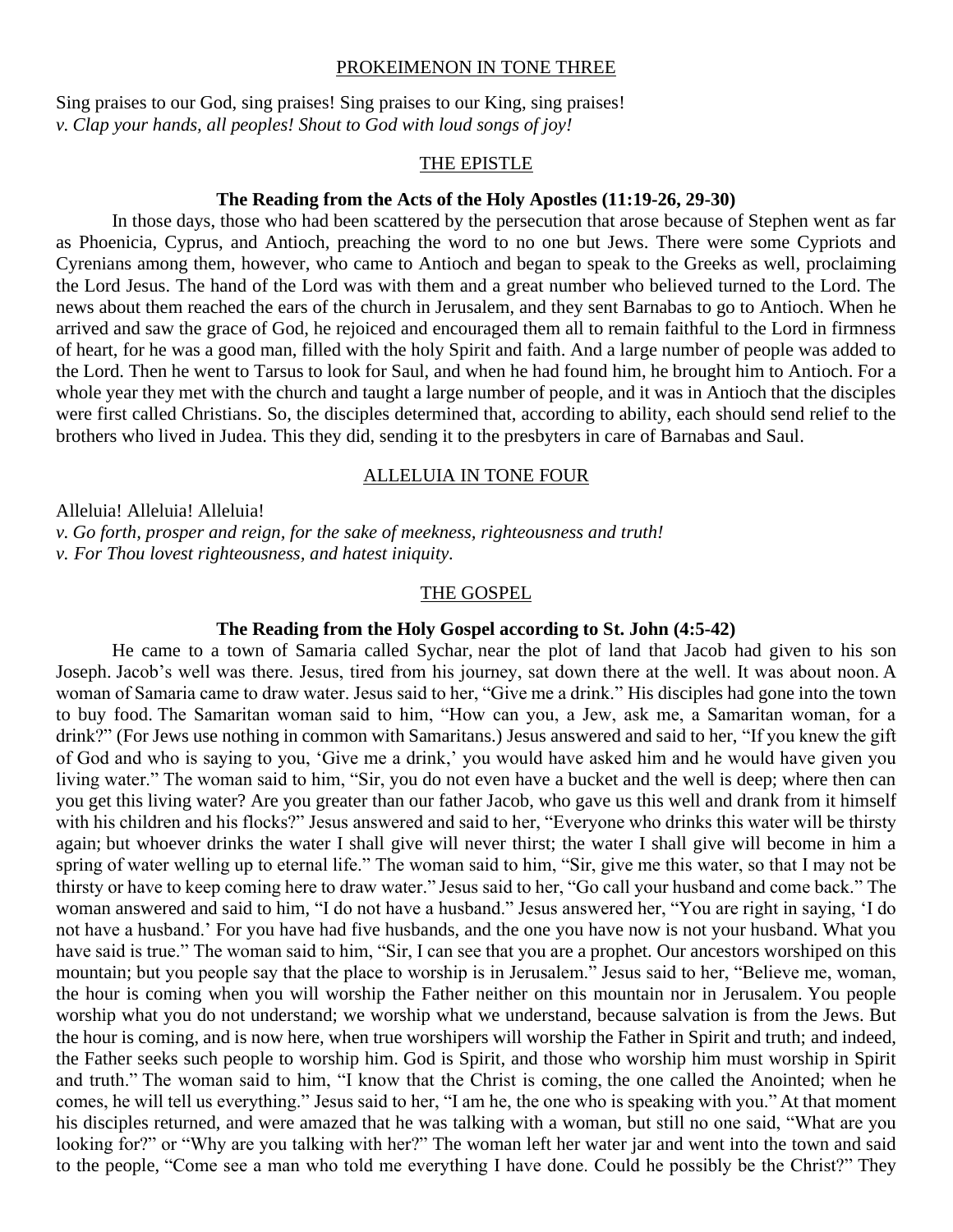went out of the town and came to him. Meanwhile, the disciples urged him, "Rabbi, eat." But he said to them, "I have food to eat of which you do not know." So, the disciples said to one another, "Could someone have brought him something to eat?" Jesus said to them, "My food is to do the will of the one who sent me and to finish his work. Do you not say, 'In four months the harvest will be here'? I tell you, look up and see the fields ripe for the harvest. The reaper is already receiving his payment and gathering crops for eternal life, so that the sower and reaper can rejoice together. For here the saying is verified that 'One sows and another reaps.' I sent you to reap what you have not worked for; others have done the work, and you are sharing the fruits of their work." Many of the Samaritans of that town began to believe in him because of the word of the woman who testified, "He told me everything I have done." When the Samaritans came to him, they invited him to stay with them; and he stayed there two days. Many more began to believe in him because of his word, and they said to the woman, "We no longer believe because of your word; for we have heard for ourselves, and we know that this is truly the savior of the world."

#### FESTAL MEGALYNARION IN TONE FOUR

#### *[Instead of "It is truly meet…," we sing the following]*

*Refrain:* The angel cried unto the Lady that is full of grace: / Rejoice, O pure Virgin! And again, I say, rejoice! / For thy Son is risen from the grave on the third day, // and has raised the dead, O ye people, be joyful! *Heirmos:* Shine, shine, O new Jerusalem, / for the glory of the Lord hath arisen upon thee; / dance now and be glad, O Zion, / and do thou exult, O pure Theotokos, // in the arising of Him Whom thou didst bear

#### COMMUNION HYMN

Receive the Body of Christ; taste the fountain of immortality! Praise the Lord from the heavens, praise Him in the highest! Alleluia! Alleluia! Alleluia!

#### AT COMMUNION TO DISMISSAL

*Priest: "In the fear of God…"*

*Choir: "Blessed is He that comes in the Name of the Lord… "*

*Priest: "O God, save Thy people… "*

*Choir: "Christ is risen from the dead… "(sung once, instead of "We have seen the True Light…)*

*Priest: "Always, now and ever…"*

*Choir: "Let our mouths be filled…"*

*At the Dismissal, the Priest says: "Glory to Thee, O Christ…" and the choir sings "Christ is risen from the dead…" (thrice). Priest reads the Dismissal.*

*Priest: "Through the prayers …"*

*Choir*: And unto us He has given eternal life. Let us worship His Resurrection on the third day!

#### UPCOMING SERVICES

5:00 PM (Saturday) – Great Vespers 9:20 AM (Sunday) – Third Hour & Divine Liturgy

#### TODAY'S SAINTS

Saints commemorated on May 22nd: Holy Fathers of the Second Ecumenical Council; Hieromartyr Basiliscus, Bishop of Comana; Righteous Melchizedek, King of Salem; Virgin-martyr Julia of Corsica; Great-martyr John-Vladimir the Wonderworker, Prince of Bulgaria; St. Ausonius, first Bishop of Angoulême; St. Marcian the Confessor, Bishop of Ravenna; Martyrs Castus and Emilius of Carthage; St. Helen of Caernarfon; Virgin-martyr Quiteria of Braga; St. Romanus of Subiaco (disciple of St. Benedict of Nursia); St. Fulk the Pilgrim; St. John of Parma; St. Bobo of Provence.